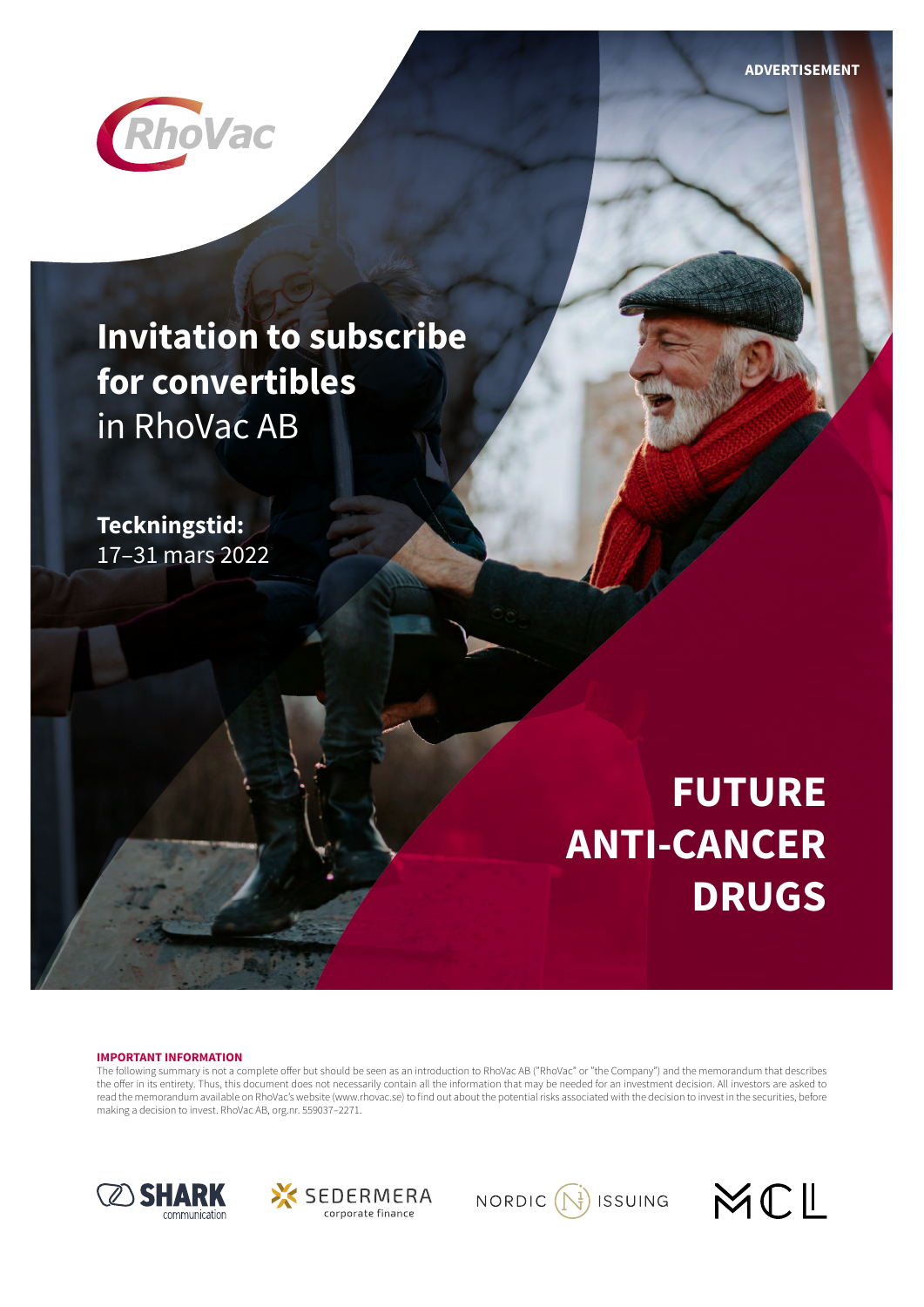### **Introduction to RhoVac**

**RhoVac develops the drug candidate onilcamotide (formerly RV001) to specifically prevent or delay the development of advanced prostate cancer in prostate cancer patients who have already undergone local treatment with curative intent. RhoVac is currently conducting a Phase IIb study on onilcamotide. Results from the study are expected in May/June 2022. In the event of a positive result, the Company intends to reach an acquisition or license agreement with a major party who can take onilcamotide through Phase III studies and then launch a pharmaceutical product. Thus, RhoVac intends to realize the value created by the development in the Company and return it to the shareholders.**



#### **The market**

The global market for immunotherapies is expected to grow from 17 billion USD in 2015 to a value of 76 billion USD in 2022, with an annual average growth rate of 24 percent during the period 2016 to 2022. $^1$  Growth is mainly driven by an increasing market acceptance for advanced cancer treatments in combination with increasing cancer incidence.

Prostate cancer is one of the most common cancers in the world, and it accounts for about 30 percent of all cancer cases in men in Sweden. Spending on oncology medicines, for the treatment of prostate cancer, in Germany, France, Italy, Spain, Great Britain, Japan and the United States, increased from 6.5 billion USD 2017 to 8.9 billion USD 2020, with an annual average growth rate of 11 percent.2

The Board of Directors of the Company does not know of any other immunotherapy aimed at the indication of prevention of metastatic prostate cancer after curative attempt therapy, neither on the market nor in development. Considering the unique characteristics of the Company's drug candidate, onilcamotide, and the current market outlook, the Company assess that there are good opportunities for future growth and potential to create more effective treatment of patients with prostate cancer.

#### **Background**

RhoVac was founded as a private company in Denmark in 2007. The first steps in the development of the drug candidate onilcamotide were taken in this company. In 2015, the Swedish RhoVac AB was formed in Lund, which is now the headquarter, and in 2016 the Company was listed on Spotlight Stock Market. Since its formation, RhoVac's patents have been approved in among others the EU and the US and the drug candidate onilcamotide also has passed the early stages of development. In 2018, the first clinical study (Phase I / II) was completed in prostate cancer, and it showed that onilcamotide has good safety and is well tolerated, and that the drug provides the expected immune response which should exert the effect on the cancer cells. The strong immune response has also shown to remain stable over time in later follow-ups and no patients had undergone metastatic progression, i.e. further developed disease, at the three-year follow-up. During the first half of 2022, RhoVac is expected to complete a Phase IIb clinical trial (BRaVac).

#### **Next step**

The ongoing BRaVac study covers more than 180 prostate cancer patients and is carried out in Denmark, Finland, Sweden, Belgium, Germany, Great Britain and the United States. In November 2020, onilcamotide was awarded a fast-track designation by the FDA (US equivalent of the Medical Products Agency) and primary results from the study are expected in May/June 2022. In the event of a positive outcome in the Phase IIb study, where onilcamotide shows a significant effect on disease progression, RhoVac does not intend to continue with the development on its own. RhoVac assesses that a large company is required to handle the development in late stages and implement a global launch. Instead, RhoVac plans to negotiate an acquisition or license agreement with a major player. This means that RhoVac, in the event of a positive study result, intends to realize the value that the Company development has achieved so far to return the value to the Company's shareholders. RhoVac will, in the case of a positive result, enter negotiations with companies that have the best possible capacity for further development and for a successful launch of the drug. Also, the ability to develop onilcamotide for other indications will be assessed in the choice of company.

To have the best possible conditions when RhoVac enters negotiations, the Company is now carrying out a raise of capital in the form of a rights issue of convertibles. By securing the financing for a possible negotiation period, RhoVac can be a persistent and strong party in negotiations and work for the Company to reach an agreement that is as favourable as possible for the shareholders.

#### **Rights issue**

The Board of Directors of RhoVac decided on March 4, 2022, with the support of authorization from the Annual General Meeting on May 19, 2021, to issue 624,494 convertibles at a price SEK 40.00 per convertible. The convertibles are subscribed in units at a price of SEK 80.00 per unit. Each (1) unit contains two (2) convertibles. The rights issue of units is guaranteed (free-of-charge) in its entirety and will thus provide the Company with approximately SEK 25 million before issue costs, which amount to approximately SEK 1 million.

1. GBI Research, Global Cancer Immunotherapies, Global Cancer Immunotherapies Market to 2022 – Immune Checkpoint Inhibitors and Therapeutic Cancer Vaccines to Character ize Increasingly Competitive Market, 2016

2. IQVIA Institute for Human Data Science, Global Oncology Trends 2021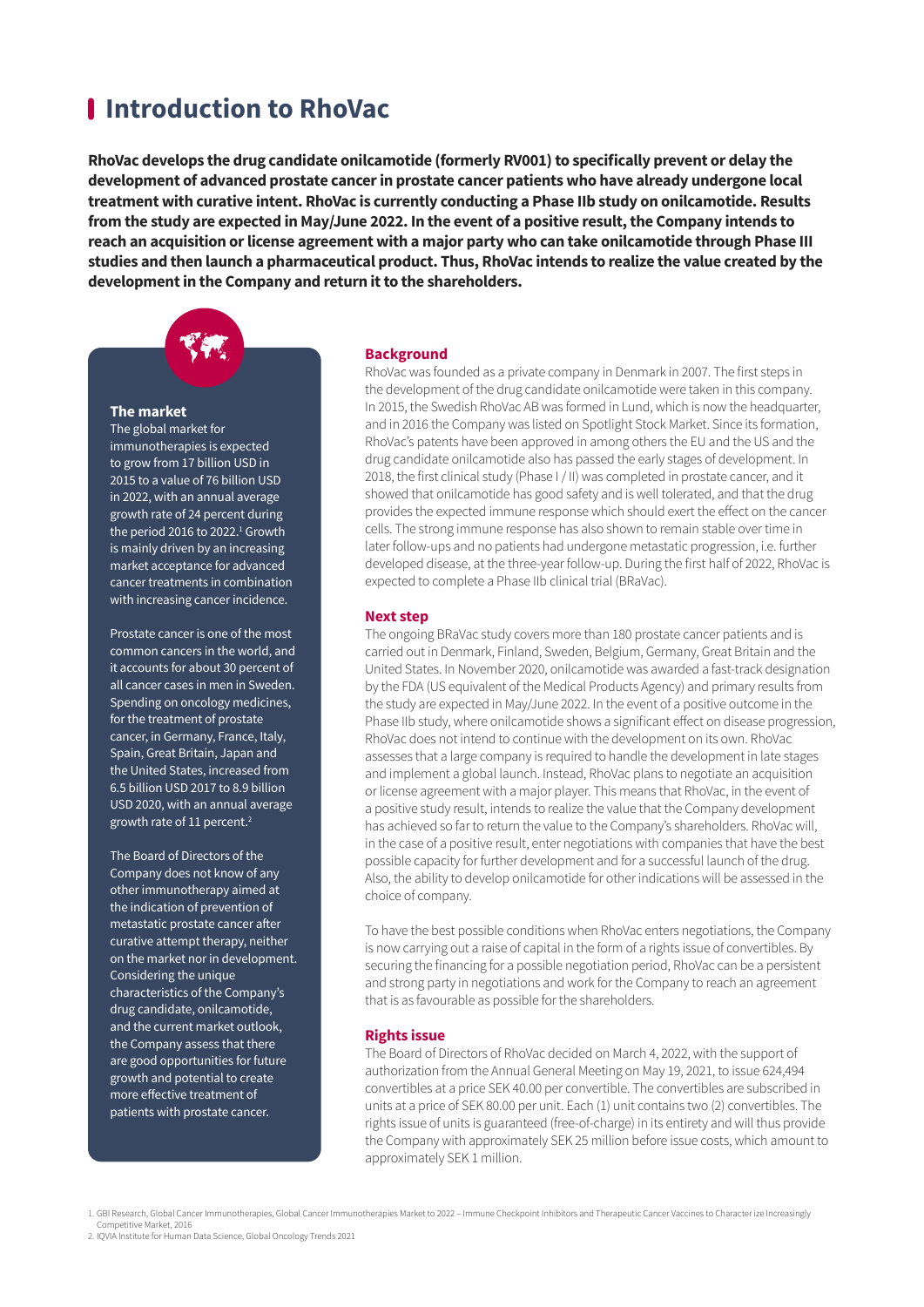**With the capital the Company receives through the issue, after issue costs, a total of approximately SEK 24 million net, the Company's intends to finance the following activities (arranged by priority):** 

- Carry out a complete "Extended Follow-up" linked to the Phase IIb study BRaVac.
- Prepare data for discussions with the FDA and EMEA to complete the Phase IIb study and prepare the Phase III study.
- Conduct negotiations with potential partners regarding acquisition or license.

### **The offer in brief**

**Preferential right for subscription:** Those who on the record date on March 11, 2022, are shareholders in RhoVac will receive a unit right for each share. Sixty-one (61) unit rights entitle to subscription of one (1) unit. One (1) unit consists of two (2) convertibles. In addition, the public is offered the opportunity to subscribe in the rights issue.

**Subscription and payment:** Subscription with the support of unit rights takes place by cash payment during the subscription period. Please note that unit rights that the shareholder does not intend to exercise must be sold no later than March 28, 2022, in order not to expire. Notification of subscribing to units without preferential rights is made through a trustee or via the application form "Subscription without support of unit rights" which can be downloaded from Sedermera Corporate Finance AB's website (www.sedermera.se), Nordic Issuing AB's website (www.nordic-issuing.se) and on the Company's website (www.rhovac.se). Subscription can also be done electronically with BankID at www.nordic-issuing.se.

**Subscription price:** The subscription price is SEK 80.00 per unit, which corresponds to SEK 40.00 per convertible. Brokerage fee is not provided.

### **Use of issue proceeds Objectives 2022-2023**

#### **Operational and organizational objectives:**

• Complete the Phase IIb study.

- **In case of a positive outcome of the Phase IIb study:**
- Carry out a complete "Extended Follow-up" linked to the Phase IIb study BRaVac.
- Prepare data for discussions with the FDA and EMEA to complete the Phase IIb study and prepare the Phase III study.
- Enter into an agreement with a partner regarding acquisition or license.
- **In case of negative outcome of the Phase IIb study:**
- Repay convertible loans. The loan is intended to be repaid in its entirety within one year from the settlement date.
- Evaluate the future of the business.

### **Convertibles**

**Number of convertibles:** 624,494 convertibles, which entitles to subscription of 624,494 new shares.

**Conversion price:** SEK 40.00 per new share.

**Convertible amount:** SEK 24,979,760.00.

**Conversion period:** The convertible holder can during the period from 15 June 2022 until on July 15, 2022, convert the loan into shares.

**Maturity:** In the event that the entire loan has not been converted, repayment of the loan and interest will take place no later than 11 April 2023.

**Interest:** The convertible loan carries an annual interest rate of ten (10) percent.

**Dilution:** : The convertibles mean, provided full conversion to shares, that the number of shares in RhoVac increases by 624,494 shares and that the share capital increases by SEK 112,409.92, which gives a dilution of about 3.2 percent. **Trading on Spotlight Stock Market:** The convertibles are planned to be admitted to trading on the Spotlight Stock Market as soon as the rights issue of units has been registered on the Swedish Companies Registration Office, which is

### **Important dates**

**Record date for receiving unit rights:** 

11 March 2022.

**Subscription period:** 17- 31 March, 2022.

**Trading in unit rights:** 17-28 March 2022.

**Trading in paid subscription unit (BTU):** Trade in BTU runs from March 17, 2022, until the day when the issue has been registered with the Swedish Companies Registration Office. Registration is expected to take place at the end of April 2022. **Publication of outcome:** Around 5 April 2022.

### **Additional information**

expected to take place at the end of April 2022.

**Issue volume:** Approximately SEK 25 million before issue costs.

**Guarantee commitment:** RhoVac has received a guarantee commitment from M2 Asset Management AB of approximately SEK 25 million, which guarantees the issue of convertibles in full. For the guarantee commitment, no compensation is provided.

**Marketplace:** Spotlight Stock Market.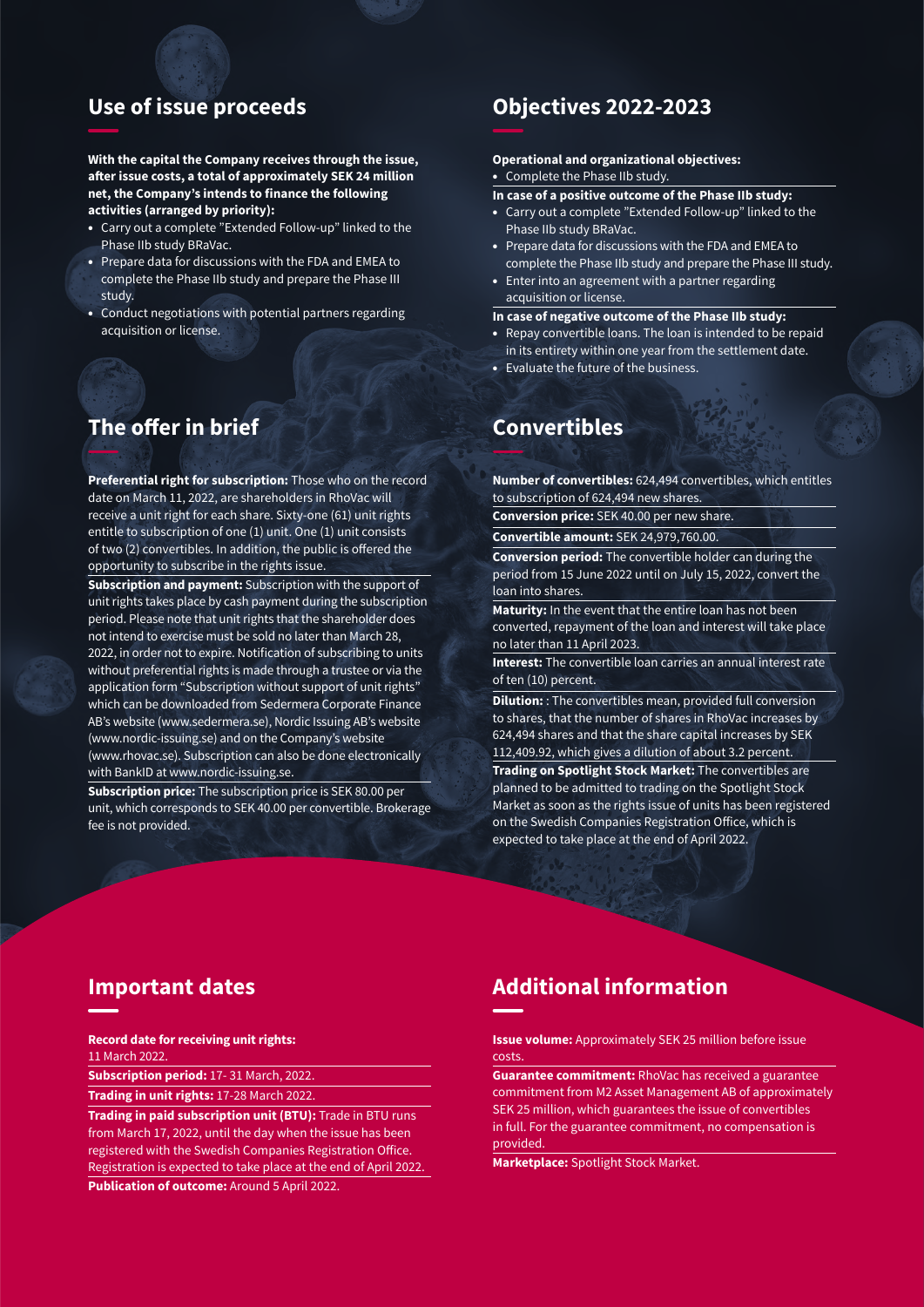### **CEO Anders Månsson comments**

**RhoVac has entered an incredibly exciting stage in the Company's history where we are now approaching the finish line for our Phase IIb study, with expected results in May/June this year. A positive result would further prove the potential of our drug candidate, onilcamotide, and its ability to prevent further progress in the disease. Thanks to onilcamotide's innovative properties the drug candidate has, assuming positive results in the Phase IIb study, a great potential to become a unique drug for the prevention of metastatic cancer. To create the best conditions for onilcamotide's continued development and realize the greatest possible value for our shareholders, I invite you as an investor to participate in this capital raise. We have chosen to offer our investors convertibles, which have no greater risk than a corporate bond, however which still offers a potentially large upside to positive study results, because we are now so close to a result in the Phase IIb study.**

Cancer is the most common cause of death worldwide, and the number of cancer cases is expected to increase in the future. With rising patient numbers, as well as increasing market acceptance for advanced cancer treatments, the global market for immunotherapies is expected to grow from about 17 billion USD in 2015, to about 76 billion USD in 2022. This gives an annual average growth rate of 24 percent, based on the period 2016 to 2022. Among the most common cancers we find prostate cancer, which accounts for about 30 percent of all cancer cases in men in Sweden. Sales of medicines, for the treatment of this type of cancer, in Germany, France, Italy, Spain, Great Britain, Japan and the United States increased from 6.5 billion USD in 2017 to 8.9 billion USD 2020, with an annual average growth rate of 11 percent. With a rising number of global cancer cases, along with increased demand for advanced cancer treatments, we see good opportunities to create an attractive drug that can be requested by both patients and by acquisition or licensing partners.

The demand for immunotherapies is great and today, our drug candidate is the only immunotherapy on the market or under development, which can prevent prostate cancer from forming metastases. With a patent approved on several strategically important markets, such as Japan, the USA and the EU, we see good opportunities to create a strong market position in the future for RhoVac and onilcamotide.

Previously conducted clinical Phase I/II study shows good results with great reliability and potential. In May/June this year we are also expected to be able to present the results from our Phase IIb study. In the event of positive results, our goal is to sign a partnership with a major player who can continue development and finally launch onilcamotide. With its unique properties, we consider onilcamotide to be an attractive drug candidate, something which provides good opportunities to find stakeholders for a potential acquisition or license agreement.

The process of finding the optimal partner for RhoVac can involve time-consuming negotiations. To be able to complete the process, we have decided to strengthen our finances during Q1/Q2 2022. Strong finances will provide good conditions to deliver maximum value to our shareholders and find the best partner to take onilcamotide further towards a market launch. Therefore, we are now implementing a rights issue of convertibles to finance RhoVac's continued journey. The convertibles are intended to be converted to shares, after the study result has been announced. This to give an advantageous and transparent investment opportunity for our investors.

Welcome to invest in RhoVac and tomorrow's cancer drugs. Together we can create a better future for cancer patients worldwide.



**Anders Månsson** CEO, RhoVac AB

> **"With RhoVac's innovative drug candidate, we can create a better future for the world's cancer patients, while we deliver maximum value to our shareholders."**

> > **Anders Månsson -** CEO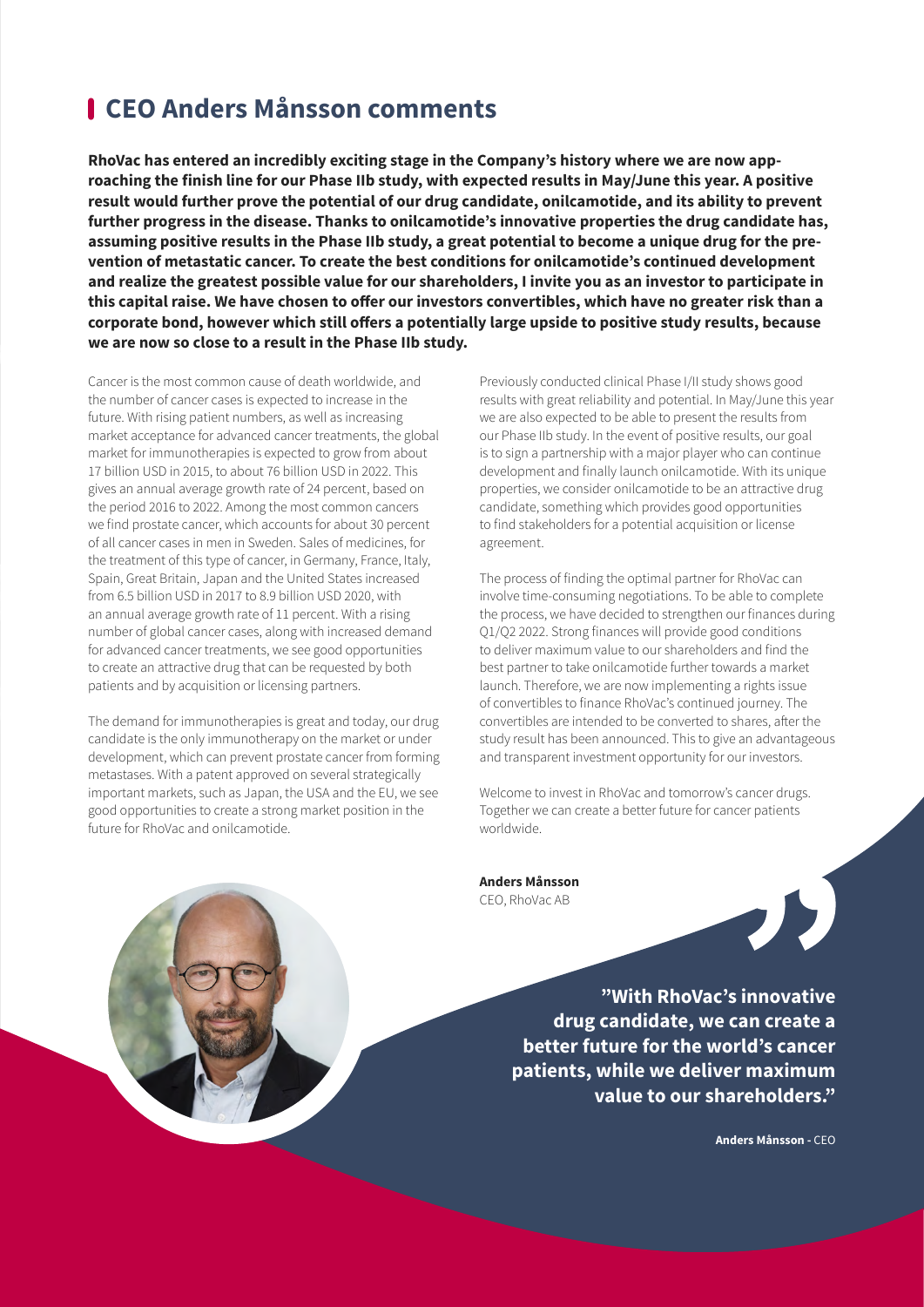## **Terms & Conditions**

#### **The offer**

At a Board meeting on March 4, 2022, the Board decided, with the support of an authorization from the Annual General Meeting on May 19, 2021, to conduct a rights issue of units. One (1) unit consists of two (2) convertibles. The public is also given the opportunity to subscribe for units in the rights issue. The total issue amount amounts to a maximum of SEK 24,979,760.

The rights issue comprises a total of a maximum of 624,494 convertibles. Each existing share entitles to one (1) unit right and sixty (61) unit rights gives the holder the right to subscribe for one (1) unit. One (1) unit consists of two (2) convertibles.

#### **Dilution**

Through the conversion of all convertibles into shares, the Company's share capital will increase by SEK 112,408.90, corresponding to a dilution of approximately 3.17 percent of the votes and capital in the Company. The dilution is based on the fact that all convertibles are converted and have been calculated according to the following: maximum number of new shares / maximum total number of shares after full conversion of the convertibles (624,494/19,671,596).

#### **Preferential right for subscription**

The person who on the record date, March 11, 2022, was a shareholder in the Company has a preferential right to subscribe for units in the rights issue in relation to previous holdings each existing share entitles to one (1) unit right and sixty (61) unit rights entitle the holder to subscribe for two (2) convertibles.

#### **Subscription price**

The subscription price is SEK 80.00 per unit, which corresponds to SEK 40.00 per convertible. Brokerage fee is not provided.

#### **Record date**

Record date at Euroclear Sweden AB ("Euroclear") for the right to participation in the rights issue was March 11, 2022. Last day for trading in the Company's share with the right to participate in the rights issue was March 9, 2022. First day of trading in the Company's share without right to participation in the rights issue was on March 10, 2022.

#### **Subscription period**

Subscription of units will take place during the period from 17 March 2022 until and including March 31, 2022. After the end of the subscription period will be unused unit rights invalidate and then lose their value. Unused unit rights will be taken away from each shareholder's VP account without special notification from Euroclear. The Board of Directors of the Company reserves the right to extend the subscription period. A possible extension will be announced by the Company via a press release no later than March 31, 2022.

#### **Trading in unit rights**

Trading in unit rights takes place on Spotlight Stock Market during the period March 17, 2022 through March 28, 2022. Shareholders must turn directly to their bank or other trustee with the required permission to carry out the purchase and sale of unit rights. Unit rights acquired during the above-mentioned trading period gives, during the subscription period, the same right to subscribe for units as the unit rights that shareholders receive based on their holdings in the Company on the record date. Obtained unit rights must either used for subscription no later than March 31, 2022 or sold no later than March 28, 2022 so as not to expire useless.

#### **Issue report and subscription forms**

#### **Directly registered shareholders in Euroclear**

The shareholders or representatives of shareholders who on the record date on March 11, 2022, were registered with Euroclear, receive pre-printed issue report with attached payment advice, teaser and cover page. Information will be available at Sedermera Corporate Finance AB's website (www.sedermera.se), Nordic Issuing AB: s website (www.nordic-issuing.se), on the Company's website (www.rhovac.se) for download. Anyone who is included in it in connection with the share register specially kept list of trustees and others, does not receive any information without being notified separately. VP-note which reports the registration of unit rights in shareholders' VP account will not be sent out.

#### **Nominee registered shareholders**

Shareholders whose holdings of shares in the Company are nomineeregistered at a bank or other nominee do not receive an issue report, however, a teaser containing a summary of conditions for

the rights issue and reference to the full memorandum will be sent out. Subscription and payment shall instead be made in accordance with instructions from respective bank or trustee. Note that in the case of use of unit rights are made via a bank or trustee, this should be done early in the subscription period due to the fact that each bank/manager can set different deadlines for last day for subscription.

#### **Subscription with the support of preferential rights**

Subscription with the support of preferential rights shall take place through simultaneous cash payment no later than March 31, 2022. Subscription by payment shall be done either with the pre-printed payment advice attached the issue report, or through payment instructions on the application form for subscription with the support of unit rights according to the following two alternative:

#### **•** *Issue report – pre-printed payment advice*

In the event that all unit rights received on the record date are utilized for subscription, only the pre-printed payment note shall be used as basis for subscription by cash payment. Registration form for subscription with the support of unit rights shall then not be used.

#### **•** *Subscription form with the support of unit rights*

**•** In case a different number of unit rights than what appears from it the pre-printed issue report is used for subscription, e.g. through that unit rights are acquired or sold, the subscription form for subscription with the support of unit rights is used as a basis for subscription by cash payment. The shareholder must on the subscription form state the number of unit rights used, the number of units the subscriber subscribes for and amount to pay. Incomplete or incorrect completed subscription form may be disregarded. Subscription form for subscription with the support of unit rights can be obtained from Nordic Issuing's website www.nordic-issuing.se. Completed subscription form must in connection with payment be emailed as below and be Nordic Issuing no later than March 31, 2022. Registration is binding. Nordic Issuing reserves the right to disregard subscription forms received by post, as it cannot be guaranteed that they will be received before last day of the subscription period if they are posted.

#### **Subject:** Rhovac AB

**E-mail:** info@nordic-issuing.se (scanned subscription form)

#### **Subscription without preferential rights**

Notification of subscribing to units without preferential rights must be made the subscription form "Subscription without the support of unit rights" which is available to download from Nordic Issuing's website (www.nordic-issuing.se) and at the Company's website (www.rhovac.se). Subscription can also be done electronically with BankID at www.nordic-issuing.se.

For nominee-registered shareholders, notification of subscription of units without preferential rights are made to the respective trustee and in accordance with instructions from him, or if the holding is registered with several trustees, from each of these. Subscription can also be done through the subscription form "Subscription without the support of unit rights". To be able to invoke subsidiary preferential rights, it is required that the subscription is made via the trustee as otherwise there is no possibility to identify any particular subscribers who have subscribed for shares both with and without the support of subscription rights.

Note that the one who has a depot with specific rules for securities transactions, such as investment savings account (ISK) or endowment insurance account (KF), must check with the bank or manager holding the account, on the acquisition of securities within the framework of the offer is possible. In that case, the notification must be made in agreement with it bank/manager who maintains the account.

Incomplete or incorrectly completed subscription form may be submitted without regard. It is only permitted to submit one (1) subscription form "Subscription without the support of unit rights", in the event that more than one such subscription form submitted, only the last received will be considered, and the rest of such subscription forms will thus be disregarded. The subscription form must be received by Nordic Issuing no later than 31 March 2022. Registration is binding. Nordic Issuing reserves the right to ignore registration forms received by post, as it cannot be guaranteed to be received before the last day of the subscription period if they are posted.